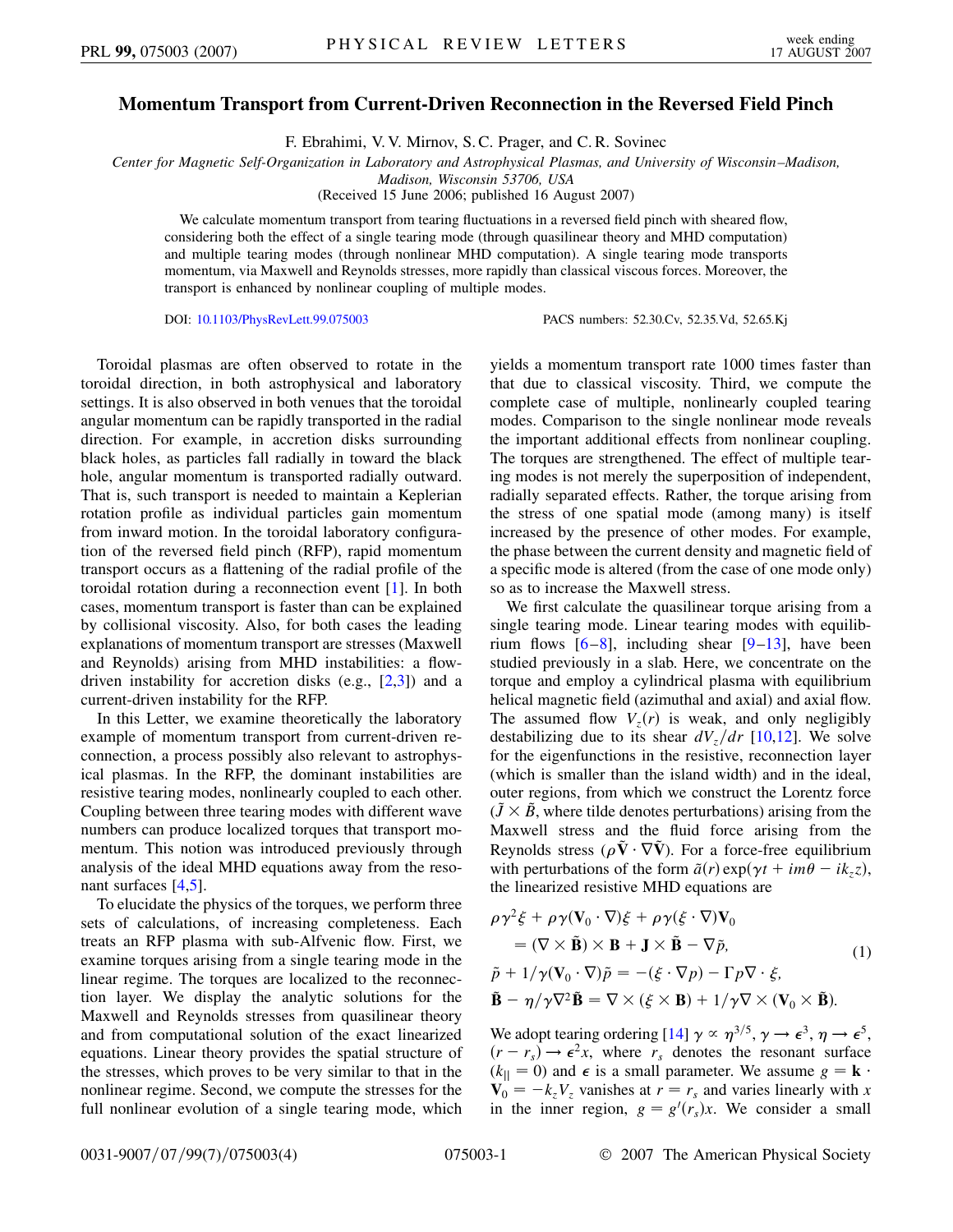equilibrium flow of order  $V_0 \approx \eta^{1/5}$  [ $g = (k \cdot V_0)_{(r_s)}^t x \rightarrow$  $\epsilon^3$ ]. Expanding the displacement and magnetic field perturbations in powers of  $\epsilon$ , as in [\[14\]](#page-3-11), the inner layer equations for the magnetic field (radial and parallel), and the displacement with flow shear become

<span id="page-1-0"></span>
$$
\frac{\eta}{\gamma} \tilde{B}_r^{(6)''} = \left(1 + \frac{ig'x}{\gamma}\right) \tilde{B}_r^{(4)} - (\mathbf{B} \cdot \nabla) \xi_r^{(2)} \tag{2}
$$

$$
\rho \gamma^2 \left( 1 + \frac{ig'x}{\gamma} \right) \xi_r^{(2)''} = \left[ \frac{(\mathbf{B} \cdot \nabla) \gamma}{\eta} \left( 1 + \frac{ig'x}{\gamma} \right) + ik_\perp \frac{(\mathbf{J} \cdot \mathbf{B})'}{B} \right] \tilde{B}_r^{(4)} - \frac{(\mathbf{B} \cdot \nabla)^2 \gamma}{\eta} \xi_r^{(2)} + \frac{2B_\theta^2 k_\perp^2}{r_s} \tilde{B}_b^{(4)} \tag{3}
$$

$$
\frac{\eta}{\gamma} \tilde{B}_{b}^{(4)''} = -\left[ -\frac{(\gamma + ig/x)B^2}{\gamma \Gamma p} + \frac{(\mathbf{B} \cdot \nabla)^2}{\rho \gamma (\gamma + ig/x)} \right] \tilde{B}_{b}^{(4)} \n+ \left[ \frac{(\mathbf{B} \cdot \nabla)(B_z V_z')}{(\gamma + ig/x)} + \frac{(B^2)'}{B^2} \right] \xi_r^{(2)} \n- \left[ -\frac{(\gamma + ig/x)(\mathbf{J} \cdot \mathbf{B})}{iyk_{\perp} B \Gamma p} + \frac{(\mathbf{J} \cdot \mathbf{B})(\mathbf{B} \cdot \nabla)^2}{i \rho \gamma (\gamma + ig/x) k_{\perp} B^3} + \frac{(B_z V_z')}{\gamma B^2} \right] \tilde{B}_r^{(4)},
$$
\n(4)

<span id="page-1-1"></span>where equilibrium quantities are defined at the resonant surface, and  $k_{\perp}B|_{r_s} = mB^2/r_sB_z$ . The equations reduce to those of a slab  $[10-12]$  $[10-12]$  $[10-12]$  $[10-12]$  $[10-12]$  when the curvature [last term of Eq.  $(3)$  $(3)$  $(3)$ ] is zero. We use the flow shear ordering for the parallel magnetic field and displacement,

$$
\xi_r^{(2)} = \xi_{r0}^{(2)} + iG'\xi_{rG}^{(2)} - G'^2\xi_{rG}^{(2)} + \dots
$$
  

$$
\tilde{B}_b^{(4)} = \tilde{B}_{b0}^{(4)} + iG'\tilde{B}_{bG}^{(4)} - G'^2\tilde{B}_{bG}^{(4)} + \dots
$$
 (5)

where  $G' = (\eta r_s^3 / \Omega_R^6)^{1/5} g'$ ,  $\Omega_R = (\eta m^2 q'^2 B_\theta^2 / \rho r_s^2 q^2)^{1/3}$ ,  $\xi_{rG}^{(2)}$ , and  $\tilde{B}_{bG}^{(4)}$  are the first order solutions with flow shear. From this expansion, we obtain first order solutions at the low resistivity limit in terms of the zeroth order solutions (solutions without flow shear, expressible as a sum of Hermite functions) and we construct the axial Maxwell stress term  $[\langle \tilde{J} \times \tilde{B} \rangle_z = (1/r) \langle r \tilde{B}_r \tilde{B}_z \rangle'$ , where  $\langle \rangle$  denotes flux surface averaged]. Note that the Lorentz force without flow vanishes due to a 90 $^{\circ}$  phase shift between  $\tilde{B}_{b0}^{(4)}$  and  $\tilde{B}_r^{(4)}$ .

Using the parallel displacement,

$$
\xi_b^{(0)} = \frac{1}{\rho \gamma (\gamma + ig^{\prime} x)} \left[ -\rho \gamma \xi_r^{(2)} \frac{(B_z V_z^{\prime})}{B^2} + \frac{(\mathbf{B} \cdot \nabla)}{B^2} \left( B^2 \tilde{B}_b^{(4)} + \frac{(\mathbf{J} \cdot \mathbf{B})}{i(k_{\perp} B)} \tilde{B}_r^{(4)} \right) \right],
$$
 (6)

we construct the Reynolds stress  $\left[\langle \tilde{V} \cdot \nabla \tilde{V} \rangle_b = (\gamma^2/r) \times \right]$  $\langle r \xi_r^{(2)} \xi_b^{(0)} \rangle$  using an expansion similar to Eq. ([5\)](#page-1-1). Expressing the first order solutions in terms of shear flow, the Lorentz force and the Reynolds stress are calculated for the inner layer region and shown in Fig. [1.](#page-1-2) The solutions are localized around resonant surface and radially integrate to zero. Thus, these structures transport momentum to reduce the flow gradient while conserving the total momentum in the plasma. The radial width is determined by the resistive layer width, unrelated to the width of the resulting magnetic island. It can be shown that both the Lorentz and fluid stress terms are small in the outer region. Therefore, momentum transport occurs mainly in the inner layer.

The approximate analytic quasilinear results are consistent with computational solution of the full MHD equations in the linear regime, which we perform using the DEBS code  $[15]$ . The equilibrium field and flow are chosen to be identical to those of the analytical calculations. Also equivalent to the analytic calculations, the computations are performed in the nonviscous regime,  $P_m$  <  $0.4S^{-2/5}\Delta^{16/5}F^{1-2/5}\rho^{1/5}$  [\[16\]](#page-3-13), with  $P_m = \nu/\eta = 0.01$ , where  $\nu$  and  $P_m$  are viscosity and the magnetic Prandtl number, respectively. Figure  $2(a)$  shows the fluid stress term  $\langle \tilde{V} \cdot \nabla \tilde{V} \rangle_z$  and Lorentz term  $\langle \tilde{J} \times \tilde{B} \rangle_z$  during the linear growth phase. The stresses are localized and similar in

<span id="page-1-2"></span>

FIG. 1. The analytical quasilinear inner layer solutions for (a) the axial fluid stress  $-\langle \tilde{V} \cdot \nabla \tilde{V} \rangle$ <sub>z</sub> and (b) the axial Lorentz force  $\langle \tilde{J} \times \tilde{B} \rangle_z$ . The origin is the location of the resonant surface. The solutions are for the core tearing mode,  $m = 1$  and  $k_z = 2.0$ , with an equilibrium current  $\lambda = J_{\parallel}/B = \lambda_0(1 - r^{\alpha})$  ( $\lambda_0 = 3.2$ ) and  $\alpha = 3$ ,  $S = 10^4$ ,  $\Delta' = 6.1$ ). The small oscillations are an artifact of the Hermite series truncation.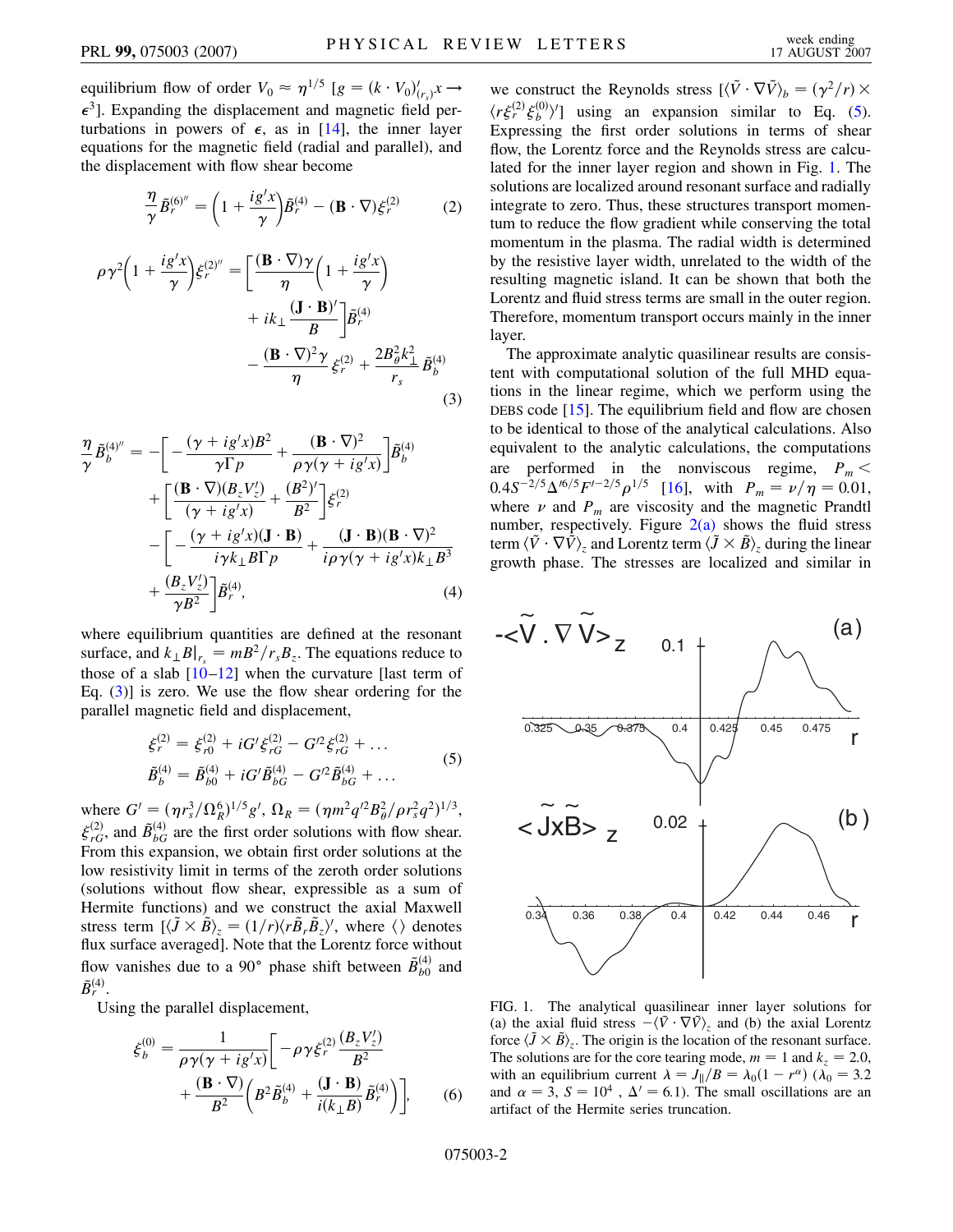

<span id="page-2-0"></span>FIG. 2. (a) Axial fluid stress  $-\langle \tilde{V} \cdot \nabla \tilde{V} \rangle_z$  and axial Lorentz force  $\langle \tilde{J} \times \tilde{B} \rangle_z$  from linear single mode computations ( $\rho = 1$ ); (b) radial structure of cos( $\delta$ ), where  $\delta$  is the phase between  $\tilde{B}_r$ and  $\tilde{B}_{z}^{*}$  with  $P_{m} = 0.01 \left[ \langle \tilde{J} \times \tilde{B} \rangle = \frac{1}{r} \left[ r | \tilde{B}_{z} | \tilde{B}_{r} | \cos(\delta) \right] \right]$ . The vertical line denotes the location of the resonant surface.

radial structures to the analytic solutions. Differences in detail likely arise from the constant  $\psi$  approximation of the analytics, not true for computation. Both computation and quasilinear calculations yield a fluid stress 5 times larger than the Maxwell stress [Figs. [1](#page-1-2) and  $2(a)$ ]. The nonzero contribution of  $\langle \tilde{J} \times \tilde{B} \rangle_z$  arises from the phase between  $\tilde{B}_r$ and  $\ddot{B}_z$  around the resonant surface [Fig. [2\(b\)](#page-2-0)].

To examine the nonlinear evolution of a single mode (as well as the multimode case), we again employ the DEBS code [\[15\]](#page-3-12), but with an *ad hoc* momentum source  $F(r)$ added to the momentum equation. The source is added to generate flow. The transport is then determined by plasma fluctuations. The effect of the forces on the flow during the nonlinear phase of a single mode computation with  $P_m =$ 0*:*01 is shown in Fig. [3.](#page-2-1) The flow profile is flattened around the resonant surface, as for the analytical calculations. The flow flattens very rapidly, in about 1000th of a viscous diffusion time (or 0.05 resistive diffusion times). Separate computation in which the flow is chosen to be dominantly perpendicular or dominantly parallel (to the equilibrium field) reveals that both flows are flattened similarly.

Computation with multiple tearing modes, as occurs in the RFP, reveals the additional effects of nonlinear mode coupling. The simulation is begun with  $F(r) = 0$  (with  $S = 5 \times 10^4$ ,  $P_m = 10$ , aspect ratio  $R/a = 1.66$  and radial, azimuthal, and axial resolutions  $n_r = 200$ ,  $n_\theta = 16$ , and  $n_z = 128$ , respectively). After reaching a quasistationary RFP state,  $F(r)$  is switched on at  $t/\tau_R = 0.085$  with a profile  $F(r) = \text{const.}$  The radial structure of the force is

<span id="page-2-1"></span>

FIG. 3. Radial profile of axial flow (averaged over axial and azimuthal directions) for a single mode in its initial state (dashed line) and nonlinear state (solid line).

such that the axial flow profile would become parabolic in the absence of fluctuation-induced stresses. The tearing fluctuations undergo a repetitive sawtooth cycle, as shown in Fig.  $4(a)$ . After the force is applied the flow builds, saturating at  $V_z = 0.06V_A$  [Fig. [4\(b\)](#page-2-2)]. However, the flow is strongly influenced by the sawtooth oscillations of the fluctuations. Flow profiles for two times,  $t_1$  and  $t_2$ , are shown in Fig.  $4(b)$ . As is seen, the flow becomes flatter in the core at time  $t_2$  when fluctuations are large. The flattening arises from the Lorentz force from tearing fluctuations, shown in Fig.  $5(a)$  for time  $t_2$ . The Reynolds stress is small since the flow fluctuations are reduced by viscosity. The Lorentz force arises from multiple tearing modes, as shown in Fig.  $5(b)$  for core-resonant  $m = 1$  modes and the edge-resonant  $m = 0$  mode.

The observed momentum transport is much more rapid than would occur without fluctuations. The time scale for flattening is about one-tenth of the viscous diffusion time. Moreover, this comparison understates the effect of the tearing stresses. To isolate the effect of the tearing modes,



<span id="page-2-2"></span>FIG. 4. (a) Total volume integrated magnetic fluctuations  $\sqrt{1/2 \int B_r^2 dv}$  versus time. (b) Plasma flow profiles for times  $t_1$ and  $t_2$ .